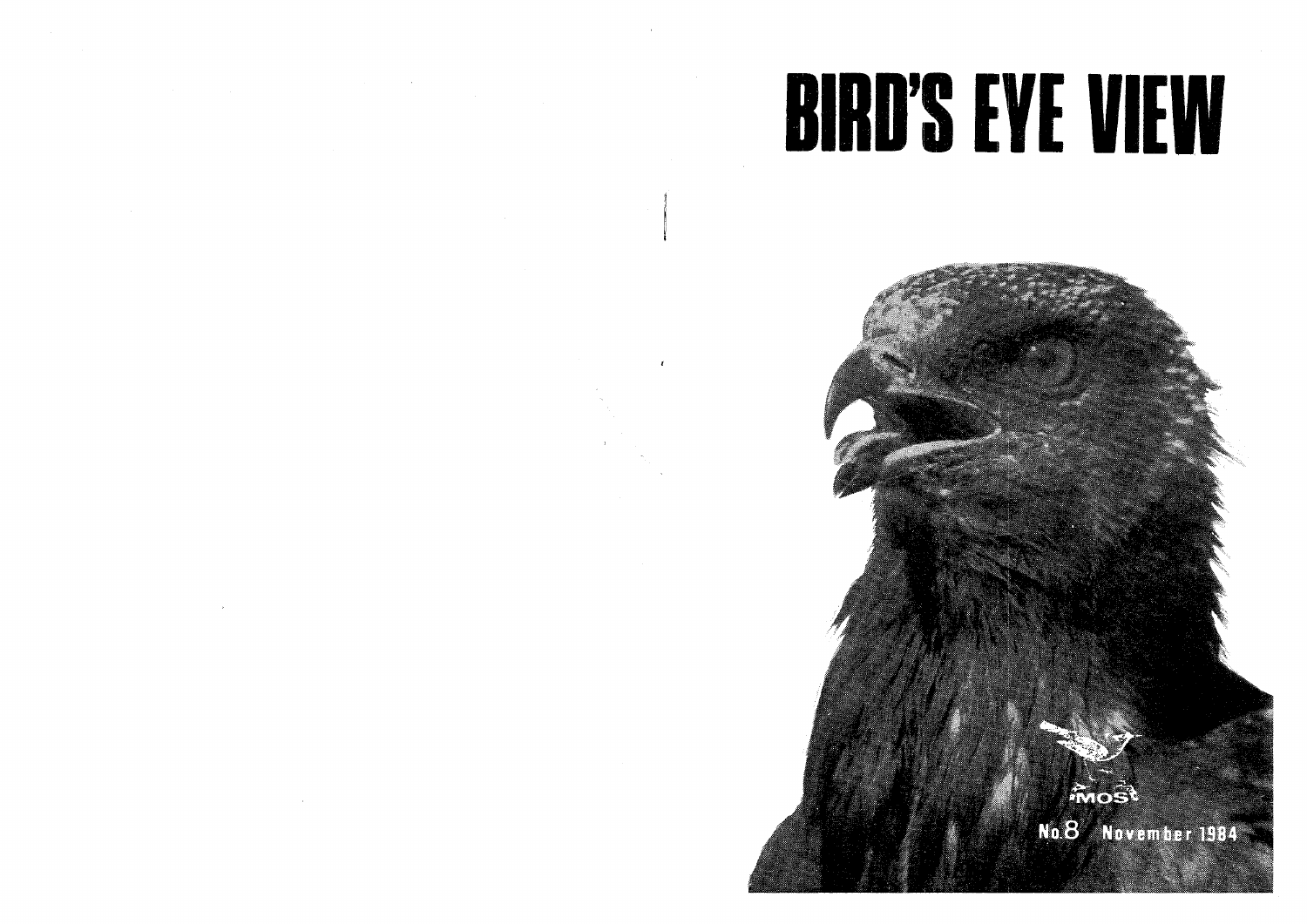# **BIRD'S EYE VIEW** NOVEMBER 1984 No 8

AN MOS PUBLICATION TO GIVE MEMBERS A BIRD'S EYE VIEW OF WHAT HAPPENED, WHAT IS HAPPENING. AND WHAT WILL BE HAPPENING WITHIN THE MOS - THE ORNITHOLOGICAL SOCIETY - THE SOCIETY FOR THE STUDY AND PROTECTION OF BIRDS IN MALTA.

The Ornithological Society was founded in 1962 to promote the scientific study of ornithology and bird conservation in the Maltese Islands. It organises a variety of scientific and social activities. It runs the Valletta Ringing Scheme and has a young members'section.

The MOS consists of Life Members, Ordinary Members, Young Members, Group Membership and Hon. Life Members. All members are entitled to receive the MOS Bulletins gratis and to participate in the activities. Anyone wishing to apply for membership is welcome to write to the Members' Secretary - THE ORNITHOLOGICAL SOCIETY, P.O. Box 498, VALLETTA, MALTA.

#### MOS COUNCIL FOR 1984/85

MOS YOUTHS COMMITTEE FOR 1984

President : Joe Sultana Officer : Michael Grima Gen.Secretary: Alfred E. Baldacchino Treasurer : Denis Cachia Members : Saviour Balzan (P.R.O.) Natalino Fenech (Asst.Sec.) Raymond Galea (Members Sec.) Charles Gauci (Ringing Sec.) Michael Grima (MOSŸ Officer) Paul Portelli (School Del.Off.) Louis Cassar

Secretary : Joe Doublet Treasurer : Denis Cachia Members : Pierre Barbara, Saviour Batzan, Rene Cachia, Anna Calleia. Alex Casha, Tanya Casha. Victor Falzon, Joseph Grech. Joseph M. Mangion, Paul Portelli. Walter Shaw & Michael Zerafa.

- FRONT COVER : Close up of head of Honey Buzzard Pernis apivorus (Photo : Joe Sultana). This bird was found apparently injured in a yard in late September all Guardamangia. It was given to MOS and was nursed back to health. For three weeks if was hand fed with honey and meat by Natalino Fenech, who also removed some shot pellets which had been lodged in the breast beneath the skin. If was too risky to release it in Malta to continue its south bound journey and so the bird was flown as accompanied ludgage with Louis F. Cassar and Manwet Curmi to Edypt the destination of their fortnight's birdwatching holiday. The bird flew safely when if was released on 24th October at Birket Qarun, 95 km south-west of Cairo.
- EDITOR'S NOTE: BIRD'S EYE VIEW is an annual publication. However, although this year No. 7 has already been published in March, the MOS is issuing this extra number to bring up to date the report of the Annual General Meeting. In fact this issue carries only the report of the 22nd Annual General Meeting of the MOS which was hetd on 28th March 1984

Printed : Pen Print

# ANNIIAI GENERAI MEETING

THE 22ND ANNUAL GENERAL MEETING WAS HELD ON WEDNESDAY, 28TH MARCH 1984, AT THE BRITISH LEGION HEADOUARTERS, MALTA BRANCH, VALLETTA.

#### PRESIDENT'S ADDRESS

Ladies and Gentlemen.

On behalf of the Council I welcome you to this 22nd Annual General Meeting, On such an occasion we have to outline the MOS activities during the past year and to summarise our policy for the future. If we take a glance at the short history of our Society we shall notice that every year was outstanding for some particular activity. 1983 will go down as the year of the PROTEST.... a protest which highlighted our bird conservation strugale....a protest whose rumblings are still being felt today.

But 1983 should also be remembered for another achievement - an increase in membership by about 46.5% to over 700, the details of which will be outlined in the Hon, General Secretary's report. This achievement is outstanding, as it underlines boldly the fact that the MOS is a fast growing body. The future Council's main preoccupation and responsibility will be not only to maintain this membership, but most important, to continue to increase it. In this lies the MOS future strength, In this lies the possibility of a change in the prevailing bad situation of birds and the natural environment of our islands. That is why on behalf of the outgoing Council I grae you to help enroll more memhare

Such arowth in the membership results in an increasing amount of administrative work. which so far has always been carried out ably by the Council and the various Committees' members during their spare time. Such annual growth, which is necessary, coupled with the production of publications, posters, stickers and other educational material, as well as a wider involvement in the conservation of our natural environment, beckon new developments in the MOS role and structure. The incoming Council will have to request new amendments to the MOS statute at the next annual general meeting, which may include, amongst others, an increase in the number of Council Members. The Council may have to consider, for example, the appointment of areas representatives or committees. Furthermore the MOS Youth Section is growing to such an extent that it may be viable and sensible in the future to have two sections, one to care for the juniors and another caring for the youths.

To think about such developments in a relatively young Society such as ours is indeed a healthy sign. But of course, there are also other pressing matters that have to be seen to as soon as possible. Two of these are the Ghadira Nature Reserve and the MOS premises. The incoming Council should seek that the former is opened to the public while it should make the necessary preparations so that the premises starts to function. These two priorities, when finalized will provide a geater impetus towards the achievement of the MOS aims.

The MOS is not the only functioning society which is working towards the conservation of our natural environment or part of it, and it should always be MOS policy that, whenever possible. It joins forces with these societies in conservation activities. The MOS has already started to seek involvement with other societies with similar aims in conservation projects. One of these is a publication for youths. An agreement has nearly been finalized to publish the youths' publication jointly with the Society for the Study and Conservation of Nature.

At present we have IL-MERILL, a scientific publication, BIRD'S EYE VIEW, the members' publication and L-GHASFUR and IL-KANGU two publications for youths. The MOS should seek in future the possibility of publishing, jointly with other societies, a paper or a journal for the general public. Such a publication would go a long way to kindle appreciation for our natural environment and to instill conservation ideals in our islands. This will combat forcefully the degradation of bird life and the natural environment in general which is taking place unchecked directly and indirectly by gross human interference - most of which can be avoided for the benefit of these islands.

You'll soon get a clear picture from the Hon. General Secretary's report of most of the activities that have been carried out during the past year. All these activities would not have been possible without the hard work of several Council and Committees members as well as the support of all MOS members and friends.

Thank you for your attention.

Joe Sultana President

 $\ddot{\phantom{1}}$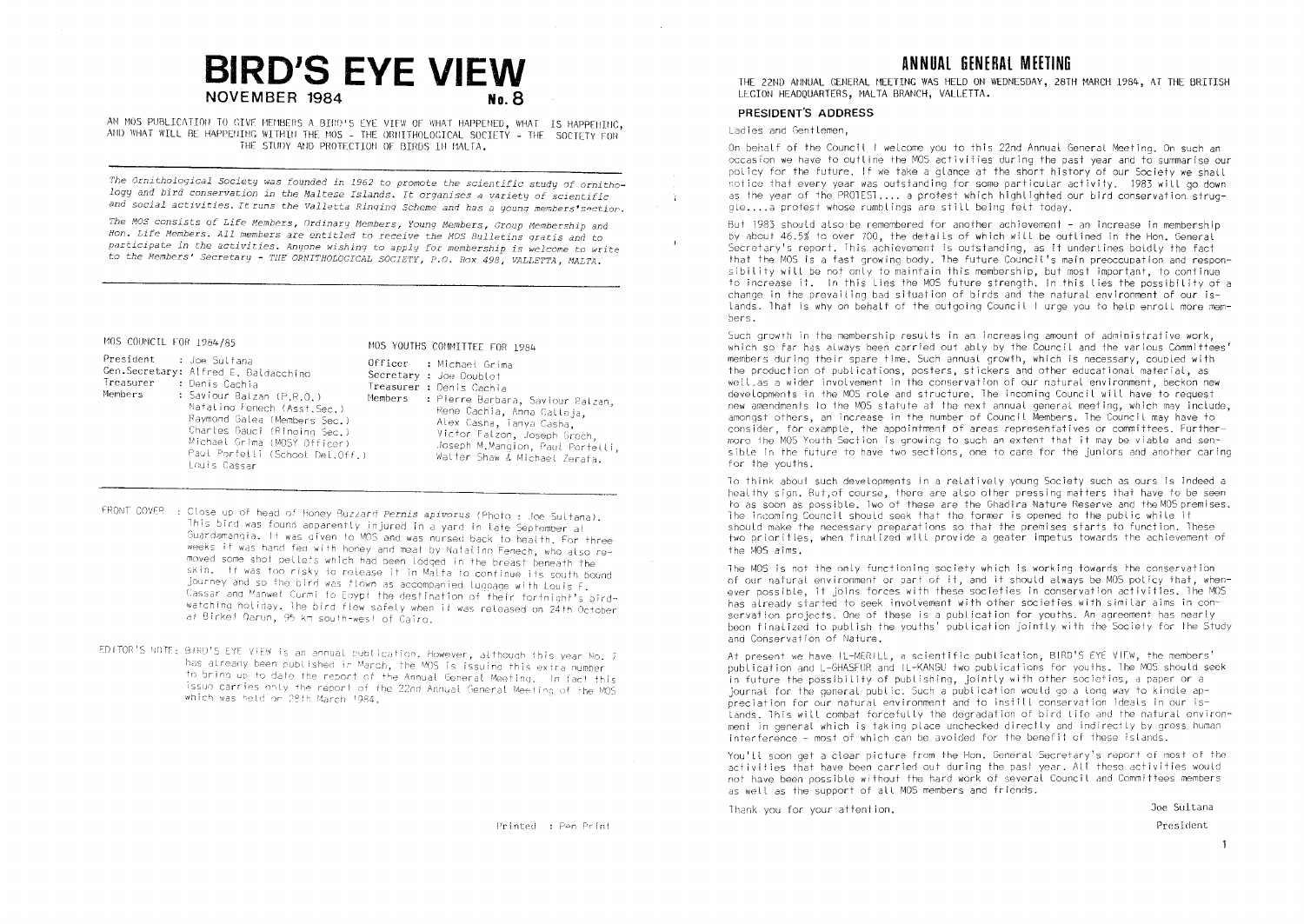#### Report for the period 17th March 1983 to 28th March 1984

The tast twelve months of constant work towards the better appreciation and protection of birds have once again produced satisfying results for the MOS. Again the MOS membership has increased, this time by 209 members, bringing the total number of MOS members to 718. The greatest increase in membership was registered by the MOS Youths who increased their number by 185 to 321 members. The following is a breakdown of MOS membership.

|          |                     | 1982 | 1983 | new | outst. | res./dec. |
|----------|---------------------|------|------|-----|--------|-----------|
| Local    | <b>Full Members</b> | 54   | 192  | 58  | 14     |           |
|          | Life Members        | 17   | 17   |     |        |           |
|          | Hon, Life Members   | 2    |      |     |        |           |
|          | Youths              | 216  | 321  | 185 | 72     | $12*$     |
|          | School Delegates    | 19   | 51   | 32  |        |           |
| Overseas | Full Members        | 65   | 89   | 28  | 13     |           |
|          | Life Members        | 29   | 31   | 3   |        |           |
|          | Hon. Life Members   | 7    |      |     |        |           |
|          | lotals              | 509  | 718  | 274 | 99     | 27        |

#### \*4 vouths became full members

The MOS Youths have indeed played a most important part in the success achieved by the MOS during the last twelve months. A two-day protest on the 9th and 10th September 1983 was organised with the theme 'No to bird destruction'. MOS Youths distributed leaflets at Valletta, showing the massacre of protected birds that are killed by local 'sportsmen'. A profest march comprising 200 MOS members marched with stogans and placards at Buskett the following day protesting against the illegal killing of birds of prev. mainty Honey Buzzards that are kitled at Buskett - a bird sanctuary. An Italian who was faking photographs had to be rushed to hospital after being hit by one of the stones which were thrown at the MOS defile by shooters. It is however heartening and encouraging to note that the greatest percentage of new MOS members joined the MOS during the days immediately following the shooters counter protest, Later in the year (1983) the MOS had a meeting with the Prime Minister on the bird protection situation in Malia. Shooters' representatives were also present for this meeting.

Last month (February 1984) the MOS was invited for a live debate on IV with two shooters' representatives (their President and Secretary). One important statement by the shooters worth recording is that they do not want to dialogue with the MOS, but only want to dialogue with the authorities.

A week after the live debate on TV an MOS delegation met the Deputy Commissioner of Police for talks on the amendments to the bird protection regulations. Shooters' representatives were also present.

#### INTERNAL ACTIVITIES FOR MEMBERS

The targer the MOS grows, the targer is the volume of administrative work. A took at the calendar of activities reveals that during the last twelve months the MOS Council held 13 sittings. There were also 14 other meetings of the various committees, 17 press releases were issued to the mass media: 24 circulars/newsletters were sent to various MOS members. MOS Council and other members from the various committees participated in 14 interviews/delegations. Indoor meetings and other activities for MOS members totalled 27. Two informative and educational stands were set up and 23 illustrated talks were given to other organisations. A seminar on the educational campaign was also organised for all Council and Committee mombers. A detailed calendar of all activities follows this report (See page 5),

#### OTHER ACTIVITIES

Other commitments undertaken by MOS Council and Committee members were:

1 - The MOS (Alfred E. Baldacchino and Natalino Fenech) participated in the symbolic occupation of Monte Ciccia in Sicily after an invitation from L.I.P.U. This protest was held against the illegal shooting of Honey Buzzards.

2 - The MOS Public Relations Officer (Saviour Balzan) was invited by IYF to talk on bird protection in Germany, Holland and Sweden.

3 - MOS Youths (Wallie Shaw and Michael Zerafa) attended for the IYF Course in Greece, 4 - The MOS President and the Hon, General Secretary attended the Mediterranean

Seminar, the ICBP European Continental Section Conference and the WEBS meeting in Rochefort, France.

#### PUBLICATIONS

'Il-Merill' number 22 and 'L-Ghasfur u l-Ambjent Naturali' number 3 were published on the 15th January 1984 and 19th November 1983 respectively. The first ever set of bird postcards photographed by MOS members were also published and issued on 20th February 1984. Other new publications being awaited from the printers are a set of three exercise books depicting a Robin, a Swallow and a Goldfinch on the front cover and a carfoon with an educational message on the back cover. A new membership form printed in full colour is also planned.

### COMMITTEES.

The committees which were set up during the period were :

#### 1 - MOS Youths Committee

For the third year running the MOS Youths were under the guidance of Mr Michael Grima with Mr Joe Doublet as the new MOS Youths Secretary. Apart from the MOS protest organised by the MOS Youths on the 9th and 10th September 1983, the MOS Youths organised 15 outings/activities, they held 10 committee meetings, issued 9 circulars, organised a weekend at Villa Psaigon and another weekend in Gozo. Another raffle was organised by the Youths towards the financing of a photocopy. Two issues of the MOS Youths Newsletfer IL-KANGU edited by Mr Joe Doublet, were also published and sent to all MOS Youths. A Spanish Sparrow count was organised and a handout on Gull identification was prepared and distributed to voung members. MOSY was also responsible for the organisation of a week long course for DBV members. This was held at Villa Psaigon. MOS Youths membership increased by 40.8% (185 new enrolments),

2 - Valletta Bird Ringing Scheme

As in previous vears Mr Joe Sultana and Mr Charles Gauci were the Ringing Officer and Ringing Secretary of the scheme respectively. Up to 31st December 1983, the scheme issued 6 newsletters distributed to its 14 ringing permit holders and other members interested in the subject. The number of birds ringed during 1983 were 9111 of 87 different species, the Largest for the last four years. This brought the total number of birds ringed since 1965 to 132,688 of 148 species. Three new species were added to the ringing list, two of these, the Red-eyed Vireo and the Chestnut Bunting being new to Malta. With the addition of three new ring sizes with the Valletta address. The scheme now has eleven different ring sizes with its address. The number of bird recoveries reported from overseas during 1983 were only six.

 $3 -$  Rarifies Committee

Mr Joe Sultana was again Chairman of the MOS Rarities Committee with Mr Richard Cachia Zammit as Secretary. The Committee met once and 7 records of rare birds were accepted by the Committee.

#### $4 -$  Audio Visual Committee

A new MOS Committee, the Audio Visual Committee, was set up by the Council on 3rd December 1983. Chairing this Committee is Mr Raymond Galea while Mr Lawrence Darmanin is Secretary. The aims of the Committee are to set up a library of audio visual aids for use in the MOS educational campaign. The Committee held one meeting on 7th December 1983 5 - School Delegates Officer

Mr Paul Portelli was appointed the first MOS School Delegates Officer and subsequently co-opted to serve on the MOS Council. The duties of the School Delegates Officer are to tiason with school delegates and supply informative and educational material on the appreciation and protection of birds. 3 circulars were issued for the delegates and one indoor meeting was held for them. It is hoped that soon the School Delegates Officer will be chairing a new MOS Committee to see to these aims.

In short, these were the highlights of the MOS activities and commitments for the last twelve months: twelve months which have brought the MOS closer to achieving its aims; months during which the public support for the protection of our common heritage has grown and is creating a stronger conscience towards such ideal. I would like to take this opportunity to thank all MOS members, all Council and Committee Members for their never ending support and hard work and I would also like to thank the British Legion in Malta for contributing to the MOS results through the provision of the place on many occasions. I would also like to thank all those outside the MOS who have in one way or another helped the Society in its struggle for bird protection. If the MOS continues with the present pace, it can only mean a brighter, better and safer future for birds and also for the MOS. Thank you.

Alfred E. Baldacchino

Hon. General Secretary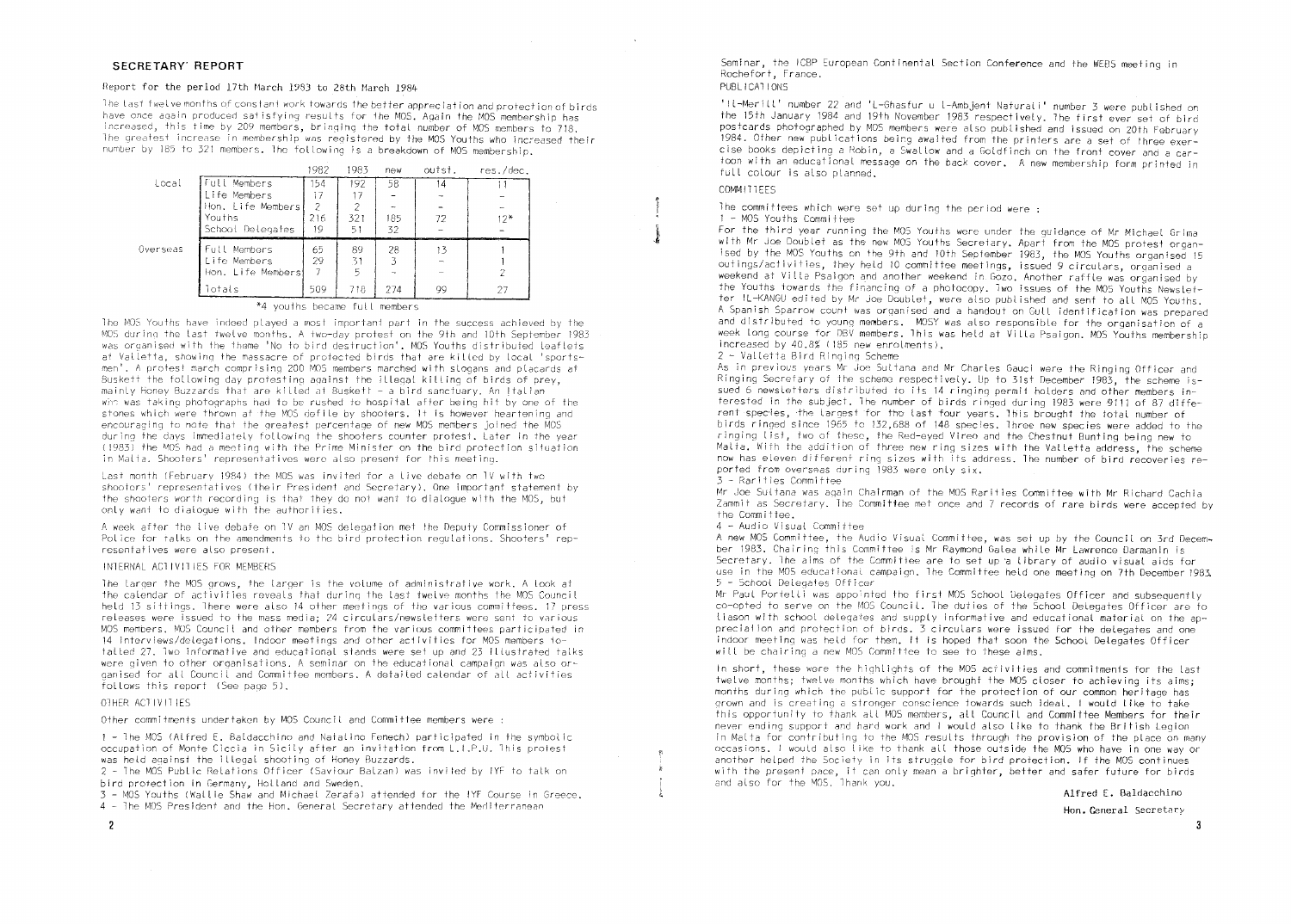# TREASURER'S REPORT

| INCOME & EXPENDITURE ACCOUNT AS AT 31 DECEMBER 1983 |  |  |  |  |
|-----------------------------------------------------|--|--|--|--|
|-----------------------------------------------------|--|--|--|--|

| <b>INCOME</b>                                                                                     |                                                          |                                            | APPROPRIATION ACCOUNT                                                                                       |                                  |                        |  |  |
|---------------------------------------------------------------------------------------------------|----------------------------------------------------------|--------------------------------------------|-------------------------------------------------------------------------------------------------------------|----------------------------------|------------------------|--|--|
| Subcriptions<br>Donations (general)<br>Activities<br>Interest received<br>Sales & other donations |                                                          | 928.42,8<br>34.31.0<br>22.00,0<br>196.62,0 | Balance b/f from Income &<br>Expenditure Account<br>Add transfers from Reserves<br>Premises<br>Publications | 1008.82.C<br>3000.00.0           | 1406.32,8<br>4008.82,0 |  |  |
| L-Aghasafar                                                                                       | 98.33,0                                                  |                                            |                                                                                                             |                                  |                        |  |  |
| A New Guide<br>1-Shirts<br>Stickers(Sbieh Hielsa)<br>Other Stickers<br>Breeding Birds Charts      | 417.13.7<br>167.92,0<br>146.16,7<br>23, 13, 0<br>10.00,0 |                                            | Less transfers to Reserves:<br>Il-Merill<br>Bird's Eye View<br>Il-Kangu                                     | 439.50.0<br>360.91.0<br>150.00,0 | 5415.14,8              |  |  |
| Dutch Posters                                                                                     | 37.85,0                                                  |                                            | Membership Forms                                                                                            | 250.00.0                         | 1200.41,0              |  |  |
| S.W.G. Posters<br>Drawing Books<br>First Day Covers                                               | 26.00.0<br>73.60,0<br>15,08,0                            |                                            | Surplus transferred to<br>Capital                                                                           |                                  | 4214.73,8              |  |  |
| Other Sales                                                                                       |                                                          | $5.93,0$   1021, 15, 0                     |                                                                                                             |                                  |                        |  |  |
|                                                                                                   |                                                          |                                            |                                                                                                             |                                  |                        |  |  |
| Income from L-Ghasfur(*1)<br>Other income                                                         |                                                          | 74.68.0<br>6.00,0<br>2283.18,8             |                                                                                                             |                                  |                        |  |  |
| Less EXPENDITURE                                                                                  |                                                          |                                            |                                                                                                             |                                  |                        |  |  |
| Operating expenses                                                                                |                                                          |                                            | BALANCE SHEET AS AT 31ST DECEMBER 1983                                                                      |                                  |                        |  |  |
| Postages                                                                                          |                                                          | 231,45,0                                   |                                                                                                             |                                  |                        |  |  |
| Stationery                                                                                        |                                                          | 148,99,0                                   | Fixed Assets                                                                                                |                                  |                        |  |  |
| Sundry expenses (*2)                                                                              |                                                          | 254.52,8                                   | Premises                                                                                                    | 6000.00,0                        |                        |  |  |
| Loss on exchange                                                                                  |                                                          | 78, 70, 0                                  | Projector (*6)                                                                                              | 125.00,0                         |                        |  |  |
| Depreciation (*3)                                                                                 |                                                          | 25.38,2                                    | Fitting (*6)                                                                                                | 7.93,8                           | 6132.93.8              |  |  |
| Other expenses                                                                                    |                                                          |                                            | Groups                                                                                                      |                                  |                        |  |  |
| lravet                                                                                            | 33.22,0                                                  |                                            | Valletta Bird Ringing Scheme                                                                                |                                  | 1000.00, 0             |  |  |
| P.& L. Ringing Group                                                                              | 11.00.0                                                  |                                            |                                                                                                             |                                  |                        |  |  |
| Expenses re Premises (*4)                                                                         | 263.00,0                                                 |                                            | Current Asseis                                                                                              |                                  |                        |  |  |
|                                                                                                   | 307.22,0                                                 |                                            | Stocks<br>Debtors                                                                                           | 5166.12,2                        |                        |  |  |
| less transfers from Reserves 307.22.0                                                             |                                                          |                                            | Cash : Funds                                                                                                | 33.31,3<br>6423.88,2             |                        |  |  |
| Protest (*5)                                                                                      |                                                          | 43.72,0                                    | : General                                                                                                   |                                  | 1074.37.9 12747.69,6   |  |  |
| Publications, etc.                                                                                |                                                          |                                            |                                                                                                             |                                  |                        |  |  |
| Il-Merill - Cost                                                                                  | 440.00.0                                                 |                                            | Capital Account                                                                                             |                                  | 19880.63.4             |  |  |
| less sales                                                                                        | 0.50, 0                                                  |                                            | Balance B/F from 31.12.82                                                                                   | 6208.24,8                        |                        |  |  |
| less transfer from Reserves 439.50,0                                                              |                                                          |                                            | Add Appropriation balance                                                                                   | 4214.73.8                        | [10422.98,6]           |  |  |
| Bird's Eye View - Cost                                                                            | 190.38.0                                                 |                                            |                                                                                                             |                                  |                        |  |  |
| less sales                                                                                        | 4.09,0                                                   |                                            | General Reserves (*7)                                                                                       |                                  | 6029.45.6              |  |  |
| less transfer from Reserves 186.29.0                                                              |                                                          |                                            | Loans                                                                                                       |                                  | 1163.00.0              |  |  |
| 65.19,0<br>Il-Kangu - Cost                                                                        |                                                          |                                            |                                                                                                             |                                  |                        |  |  |
| less transfer from Reserves                                                                       | 40.00,0                                                  |                                            | 25.19.0 Current Liabilities                                                                                 |                                  |                        |  |  |
| Membership Forms                                                                                  |                                                          |                                            | 46.00.0 Advance subscriptions (*8)                                                                          | 265.19.2                         |                        |  |  |
| Leaflets                                                                                          |                                                          |                                            | 22.40,0 Creditor (*9)                                                                                       | 2000.00.0                        | 2265.19,2              |  |  |
| Excess Income tranferred                                                                          |                                                          |                                            |                                                                                                             |                                  | 19880.63,4             |  |  |
| to Appropriation account :                                                                        |                                                          | 1406.32,8                                  |                                                                                                             |                                  |                        |  |  |

Notes to the Accounts

- 1 Income from L-Ghasfur EM74.68,0 (Sales & Advertisements 192.83.0 less costs of pubtications 118.15.0).
- 2 Sundry Expenses £M254,52,8 made up as follows (rounded to nearest £M1) : lelephone expenses EM71; Booklets re ICBP Conference EM12; Sales commission EM7; Travel expenses abroad EM19; Medical Expenses EM6; Photos/Photocopies EM33; Stenciling/Gestafex EM6; Complimentaries £M50; Projectionist Fee £M5; P.O.Box rent £M10; Subscriptions £M16; Other expenses £M20.
- 3 Depreciation f.M25.88.2. Depreciation is calculated at the following rates per annum on cost of fixed assets : Premises Nil; Projector 10%; Fittings 10%. See also note 6.
- 4 Expenses re Premises £M263.00,0. These consist of Notarial fees £M203 and Commissions £M60 incurred while preparing the contract for the purchase of the premises.
- 5 Protest £M43.72.0. Expenses re Protest 274.84.0 less Donations re Protest 231.12.0.  $\overline{\mathbf{A}}$
- 6 Projector £M125.00,0 & Fitting £M7.93,8. (Cost of projector 250.00,0 less accumulated depreciation 125.00,0. Cost of Fitting 8.82,0 less 0.88,2).
- 7 General Reserves £M6029.45.6. (IL-Meritt £M800; Bird's Eve View £M400; L-Ghasfur £M230 IL-Kangu EM150; Maltese Guide EM18.53,3; Posters EM60; Exercise Books EM13.13,3; Educ. Publications EM196.90.8: Stickers EM144.23.0: Travel EM361.78.0: Membership Forms EM250; Ghadira EM1260.06.2; Premises EM1211.52.0; Printing Machine EM933.24.0.
- 8 Advance subscriptions EM265.19,2 made up as follows : 1984 EM251.69,2; 1985/89 13.50,0

9 - Creditor £M2000.00.0. This is the amount due to Mr. 1. Sammut in February 1984 being

the last payment for the purchase of the premises.

#### Denis Cachia Hon. Treasurer

#### **CALENDAR OF ACTIVITIES**

16TH MARCH 1983 TO 28TH MARCH 1984

## MARCH 1983

 $\mathbf{r}$ 

- 16 21st Annual General Meeting. 22 - Illustrated talk 'A Naturalist Visit to Tunisia' to Hamrun Boys at Villa Psaigon (LC).
- 25 Illustrated talk 'Our Natural Environment' at Mount St. Joseph (JS).
- 29 Illustrated talk 'Birds of the Galapagos Islands' to MOS members at the British Legion, Valletta (M.Hirons). 31 - Ringing Newsletter 1/83.
- 
- APRIL
- 10 MOS Youths outing to Ghadira. 12 - Illustrated talk 'Birds of Alabama' to MOS members at the British
- Legion, Valletta (G. Stubbings). 14 - Illustrated talk 'Life on Filfla' to
- British Residents Association at Mettieha Bay Hotel (JS).
- 16 Illustrated talk 'Nature Conservation' at Immaculate Conception School, Tarxien to Girl Suides (MG).
- $17 -$  Comino Outing.
- 19 Illustrated falk 'A Naturalist visit to Tunisia to Paola Boys at Villa Psaigon (LC),
- $25 11$ th Council Meeting (82/83).
- 27 Illustrated talk 'A Naturalist in New Zealand' to MOS/SSCN members af British Legion, Valletta (PJS).
- 30 MOS Youths weekend in Gozo.

#### MAY

- 2 MOS Youths Committee meeting,
- 9 Illustrated talk 'Bird Profection in Malfa' to LIPU General Assembly. Messina, Italy (AEB).
- 14 MOS delegation meets Commissioner of Police (AEB/SB/CG).
- 23 Programme on Cable Radio ' Bird Profection Regulations (AEB/PP/JS).
- 30 12th Council Meeting 82/83.
- 30 MOS Stand at Fur & Feather Show at San Anton Gardens.
- 30 Ringing Newsletter 2/83 March-April.

#### JUNE

- 6 MOS Youths Committee Meeting.
- 12 Stand at SPCA Fair.

#### 22 - Programme on Cable Radio 'Buskett'  $(SB/RCZ/IS)$

27 - MOS detecation to Ministry of Tourism (AEB/JS).

**JULY** 

- 4 13th Council Meeting 82/83.
- $11 14$ th Council Meeting 82/83.
- 20 MOS Youths Spanish Sparrow Count.
- 31 Ringing Newsletter 3/83 May-June.

- 10 15th Council Meeting 82/83.
- 18 MOS Youths Committee Meeting.
- 28 MOS Seminar on education campaign.

#### SEPIEMBER

- 9 MOS Youths fix wall posters in Valletta/Floriana area.
- 10 MOS Youths protest at Valletta.
- 11 MOS Youths profest at Buskett.
- $14 16$ th Council Meeting 82/83,
- 17 MOS delegation leaves for Rochefort, France to attend ICBP Mediterranean Seminar, ICBP European Conference and WEBS meeting (AEB/JS).
- 19 Illustrated talk 'Bird Watching in Canada' to MOS members at British Legion, Valleta (R.Vella)
- 23 MOS Youths start weekend at Villa Psaigon.
- 28 Illustrated talk ' Bird Conservation in Matta' to St. Aloysius Scouts at St. Aloysius School (NF/RG).
- 30 MOS Youths Committee Meeting.
- 30 Ringing Newsletter 4/83 July/August.
- OCTOBER
- 3 17th Council Meeting 82/83.
- 6 Illustrated falk'Birds in Malta' to Junior Lyceum Girls at Villa Psaigon  $(RCZ/JB)$ .
- 6 MOS delegation meets Hon. P. Muscat  $(AEB/NF/CG)$ .
- 8 Illustrated talk 'Birds in Malta' to St.Lucia Scouts Group (JB).
- 11 Illustrafed falk 'Birds in Malta' fo Paola Boys School at Villa Psaigon  $(RCZ)$ .
- 13 Illustrated talk 'Birds in Malta' to Hamrun Junior Lyceum at Villa Psaigon (RCZ).

AUGUST.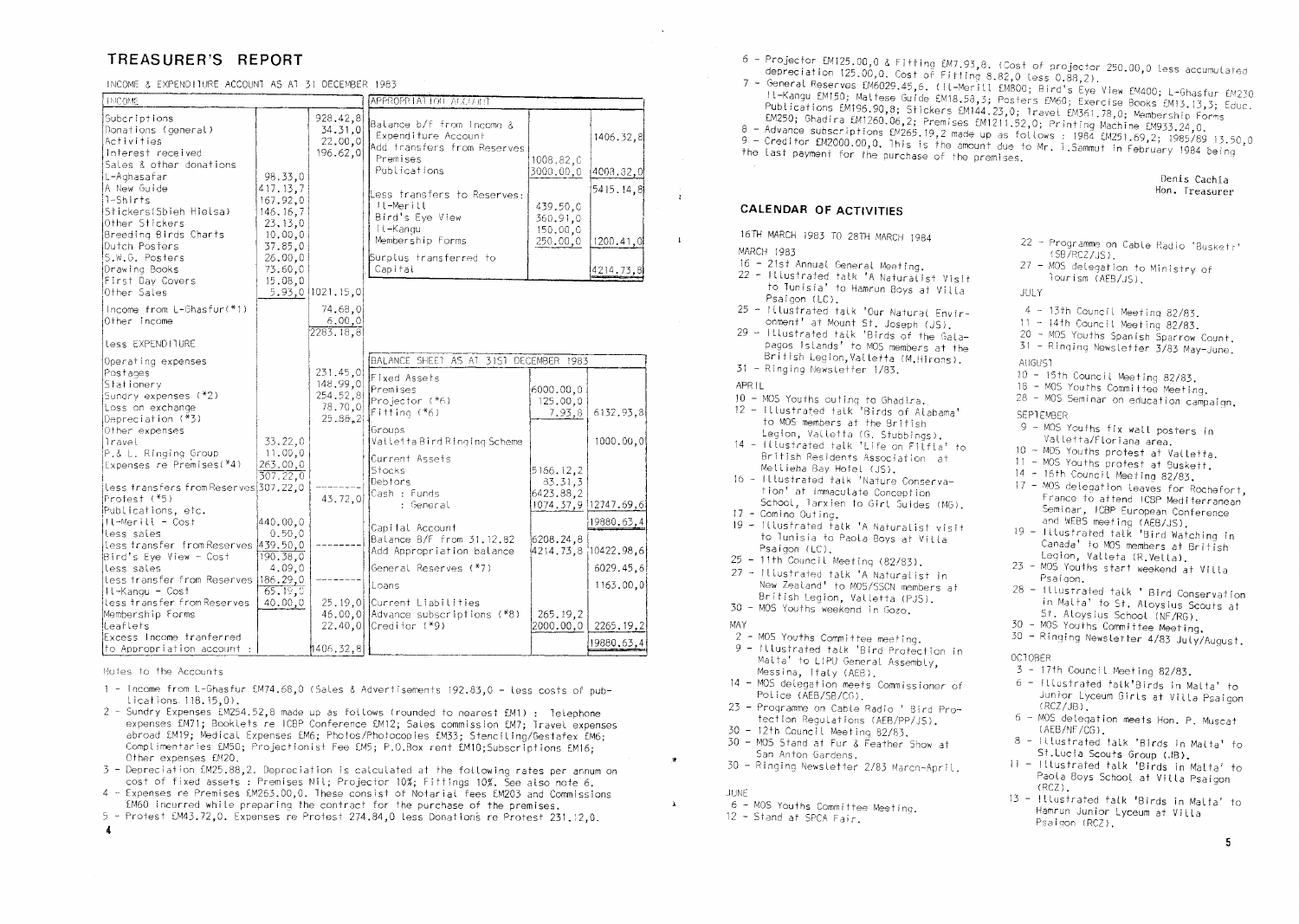- 18- Illustrated talk 'Birds in Malta' to lal-Handaq Junior Lyceum Boys at Villa Psaigon (RCZJ.
- 27- Illustrated talk 'Birds in Malta' to St.Andrews Girls School at Villa Psaigon (RCZ).
- NOVEMBER
- $5 1$ ilustrated talk 'Nature in Scandinavia' to MOS Gozo members (58).
- 10- Interview on Cable Radio re MOS publication 'L-Ghasfur' (58).
- 13- Outing to Ghadira.
- 14 MOS Youths Committee meeting.
- ·!7 MOS Rarities Committee meeting.
- 18- Illustrated talk 'Bird-watching in Germany' to MOS members at British Legion, Valetta (PP).
- 21 MOS delegation meets Prime Minister (AEB/JS).
- 27 MOS Youths hike.
- 28- 20th Council Meeting 82/83.
- 29- Illustrated talk 'Birds in Malta' Junior Lyceum at Villa Psaigon(RCZ).
- 30 Ringing Newsletter 5/83
- DECEMBER
- 2- Illustrated talk 'Nature Photography in lunisia' to Lyceum Boys School, Victoria Gozo  $(1C)$ .
- $2 MOS$  Youths participation in musico/ literary evening organised by the Malta Library Association,
- $5 21$ st Council Meeting 82/83.
- 7- 1st Audlo VisuaL Committee Meeting.
- 10- Interview on Cable Radio.
- 12 22nd Council Meeting 83/84.
- 13 MOS delegation in Republic Day defile (PB/MG/Rl).
- 13- MOS Youths tree planting and outing to Ghadira.
- 15- Illustrated talk 'Bird in Malta' to Photographic Society  $(NF/JS)$ .
- 16- Illustrated talk 'Shetland Birds' to MOS members at British Leagion (RCZ) 27 - MOS IYF representative leaves for IYF
- Christmas lour (581.
- JA.NUARY 1984
- 2 MOS Youths Committee Meeting.
- 8 MOS Youths Marathon walk.
- 9 23rd Council Meeting 82/83.
- 13- Illustrated talk 'Bird Appreciation'
- to Naxxar Scouts Group, Naxxar (AEBl
- 14- Action Committee meeting- DBV Camp.
- 16- Editorial Board meeting 'L-Ghasfur l-Ambjent Natural!'.
- 18- Illustrated talk 'Bird-watchinq in Denmark' to MOS members at British Legion, Valletta (JS).
- 20- Illustrated talk 'Shetland Birds' to MDS Gozo members, at Victoria Scouts Group, Victoria, Gozo (RCZ).
- 29 MOS Youths outling to Chadwick Lakes.
- 30 MOS Youths Committee Meeting.
- 31 Ringing Newsletter 6/83 Nov./Dec.
- FEBRUARY
	- 1 MOS school delegates meeting at British Leaion.
	- 1 MOS on live 1V debate with Shooters Association 'Before migration arrives' (AEB/JS).
	- 2- ILLustrated talk 'Birds in Malta' to Marsa Scouts Group, Marsa (RCZ).
	- $5$  Illustrated talk 'Maltese countryside/habitats' at Mosta Youth Centre  $(1C)$
	- 6- 24th Council Meetino 82/83.
	- 9- Illustrated talk 'Birds in Malta' to Mosta Scouts Group, Mosta (RCZ).
	- 13 MOS Youths Committee meeting.
	- 18 MOS Youths Wine & Pizza at Scouts HQ
	- 20 MOS and SSCN delecations meeting ( AEB/SB/MG l.
- 21 Illustrated talk 'Nature Photography in lunisia' to Lyceum Boys at Villa Psaigon (LC).
- 26- MOS Youths hike to Mtahleb.
- MARCH
	- 1 MOS Youths organise DBV camp at Villa Psaigon Field Study Centre,
	- $5$  MOS Youths Committee Meeting.
	- $12 25$ th. Council Meeting  $82/83$ .
	- 18 MOS Youths outing to Ghadira.
	- $24 1$ llustrated talk 'Birds in Malta' to St. Aloysius College students (AEB).
	- $25$  Illustrated talk 'Photography as a means of appreciating nature' to Scouts Group at Villa Psaigon (AEB).



PO BOX 498 VALLETTA MALTA.